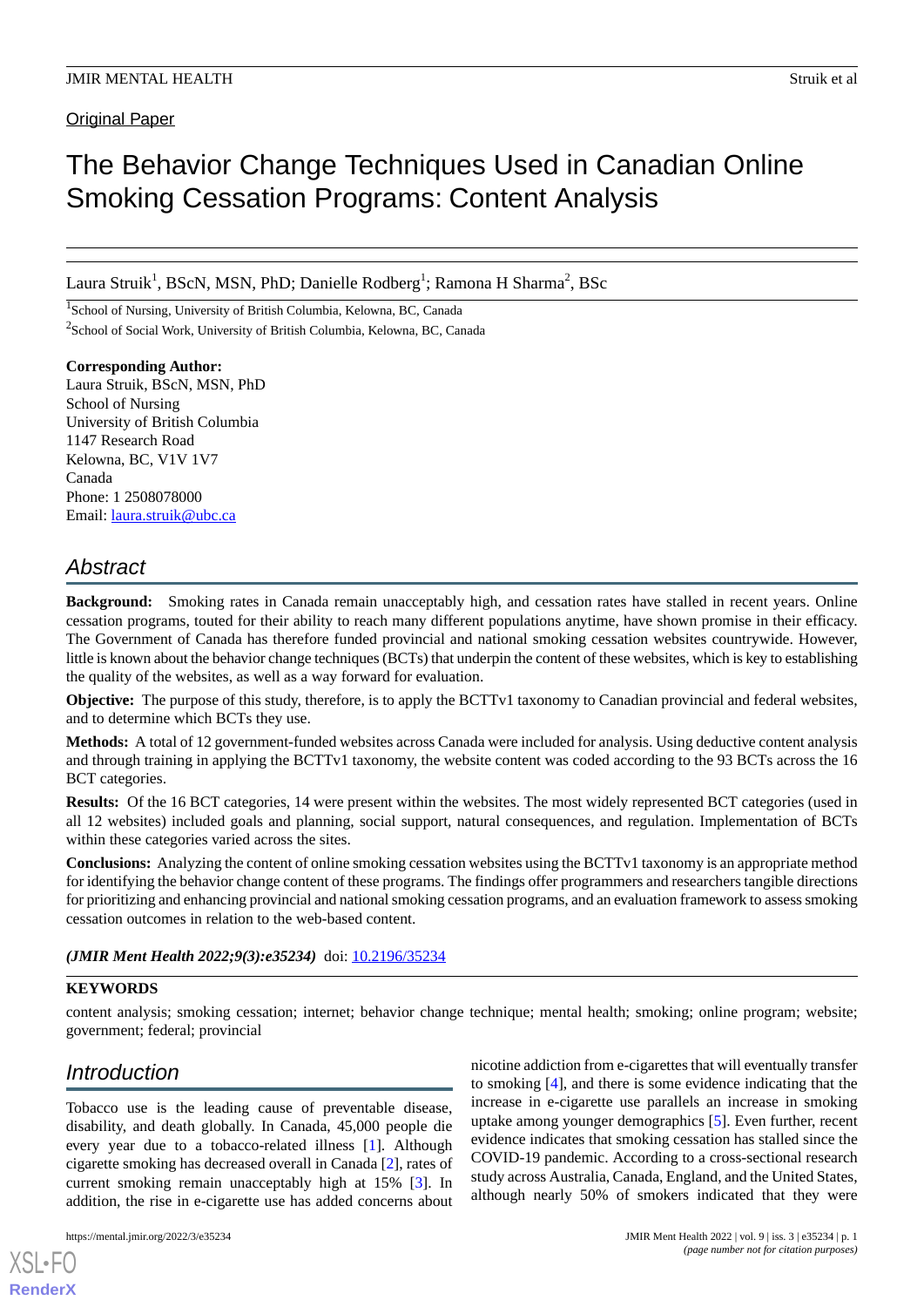thinking about quitting due to the pandemic, changes in smoking status were marginal: only 1.1% attempted to quit, 14.2% reduced smoking, 14.6% increased smoking, and 70.2% reported no change [[6\]](#page-10-5). This is due, in part, to reduced access to smoking cessation treatment and support. For example, a study of the Ontario STOP smoking program, which transitioned from in-person clinic visits to online visits during the pandemic, found that enrollment decreased by 69% and that there was a 42% drop in visits in the spring of 2020 compared to the previous 2 years [\[7](#page-10-6)].

Given that one life can be saved for every two people who quit smoking [[8](#page-10-7)], making cessation supports available and accessible to smokers is critical. Online smoking cessation programs are known for their low costs per smoker, accessibility, availability, and their potential to reach a large proportion of smokers [[9\]](#page-10-8). Given that 75% of Canadians 15 years and older reported an increase in internet use since the pandemic [\[10](#page-10-9)], the value of online-based cessation support becomes foregrounded. Although there is evidence to support the efficacy of online cessation programs, especially interactive ones, researchers repeatedly emphasize the need to ensure the quality of these interventions to avoid disappointment and failed quit attempts [[11-](#page-10-10)[13\]](#page-10-11). For example, a systematic review that aimed to examine the efficacy and effect modifiers of eHealth interventions for smoking cessation found that, after pooling findings from 67 web-based cessation programs, compared to nonactive control conditions (eg, print materials, assessment only, or no intervention), web-based programs were significantly more effective at 6 months [\[13](#page-10-11)]. However, the authors also cautioned that the quality of the web-based programs modified the effect of the program (poorer quality programs yielded fewer positive outcomes) [\[13](#page-10-11)].

One way to establish and assess the quality of online smoking cessation interventions is by articulating the behavior change techniques (BCTs) that form the basis of a program's content [[14\]](#page-10-12). The BCT taxonomy provides a list of methods that could be used in a program to yield behavior change [[14](#page-10-12)[-16](#page-10-13)] ([Table](#page-2-0) [1\)](#page-2-0). The BCTTv1 taxonomy consists of 93 BCTs in 16 categories that address the different targets of behavior change, including capability, opportunity, and motivation [[17](#page-10-14)[,18](#page-10-15)]. The benefit of web-based intervention programs is maximized when the BCTs included have been shown to be effective. For example, in England, researchers were able to identify BCTs that were associated with cessation success rates in local smoking cessation services [[19\]](#page-10-16). This subsequently informed guidance on service provision and learning objectives in training courses, which was associated with increased success rates of smokers who were engaged in these services [\[20](#page-10-17)]. Therefore, articulating the BCTs used in smoking cessation programming is of utmost importance to understand what works for whom and how.

The Canadian government funds a comprehensive set of online provincial and national smoking cessation programs. However, little is known about how these programs are designed to influence smoking cessation behavior in relation to the BCTs and subsequently how to leverage strengths and address weaknesses. Understanding this is critical, especially in the context of an increasingly complex tobacco use landscape, so that we can reach the national goal of less than 5% tobacco use by 2035 [[1\]](#page-10-0). The purpose of this study, therefore, was to apply the BCTTv1 taxonomy to Canadian provincial and federal websites and determine which BCTs they use.

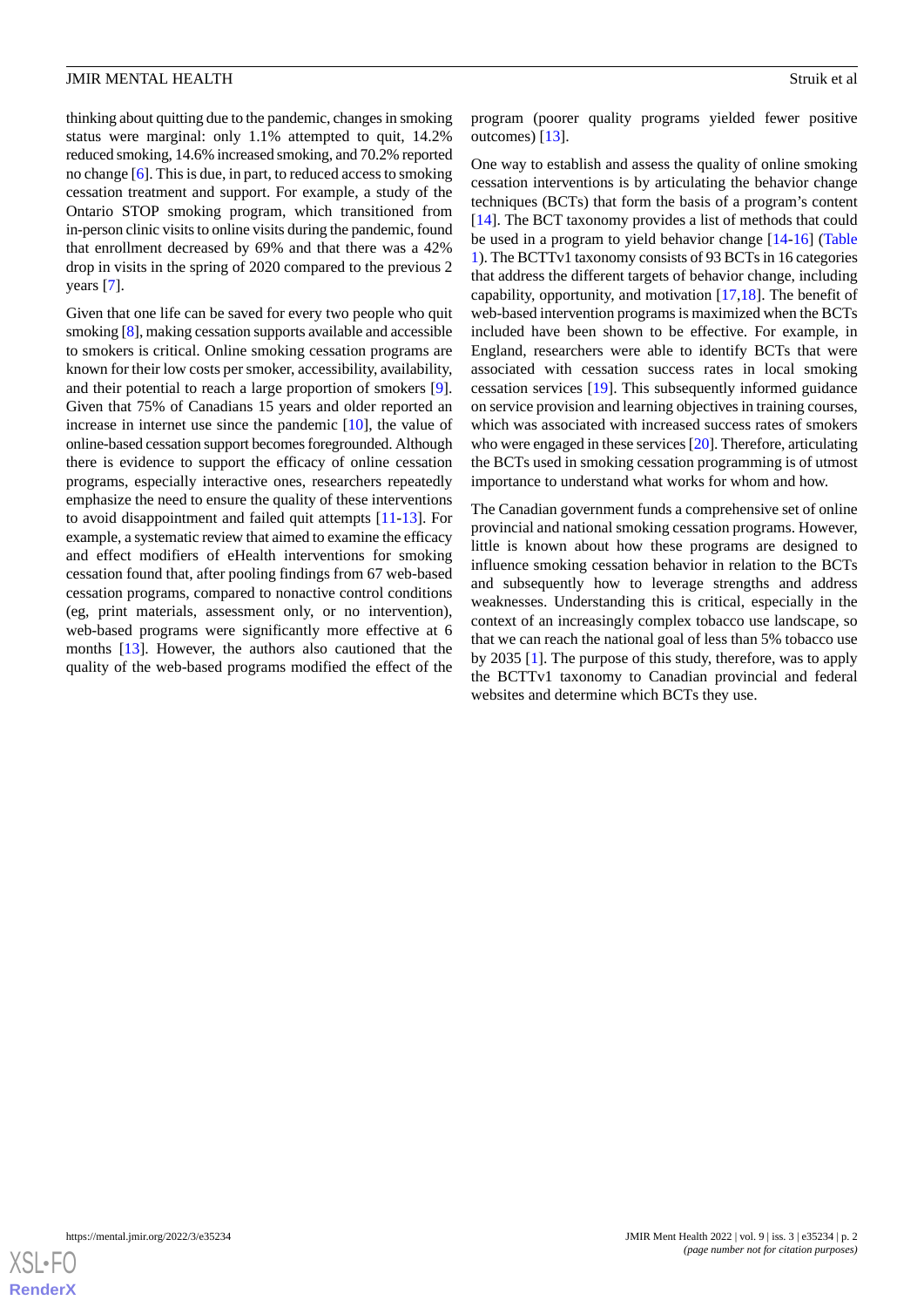<span id="page-2-0"></span>**Table 1.** Behavior change techniques (BCTs).

| <b>BCT</b> category<br>$(n=16)$   | <b>BCTs</b><br>$(n=93)$ , n | Definition/meaning                                                                                                                                                                                                                                                   |
|-----------------------------------|-----------------------------|----------------------------------------------------------------------------------------------------------------------------------------------------------------------------------------------------------------------------------------------------------------------|
| 1. Goals and plan-<br>ning        | 9                           | Develop a goal for a behavior or an outcome of a behavior and determine what factors need to be assessed to work<br>toward that goal. This can include periodically reviewing the goal and making verbal/written commitments to work<br>toward the goal.             |
| 2. Feedback and<br>monitoring     | 7                           | Monitor the progress made with the behavior or outcome of a behavior either by the individual themselves, by<br>others, or by a device. When monitored by others, feedback may or may not be given to the individual being<br>monitored.                             |
| 3. Social support                 | 3                           | This can include social support for three reasons: practical purposes like getting to an appointment, emotional<br>purposes like comforting an individual at an appointment, and unspecified purposes like encouraging an individual<br>to attend their appointment. |
| 4. Shaping knowl-<br>edge         | $\overline{4}$              | Clarify proper performance of the wanted behavior and determine antecedents associated with the unwanted behavior<br>and causes of the unwanted behavior.                                                                                                            |
| 5. Natural conse-<br>quences      | 6                           | Provide information on the consequences associated with the unwanted behavior including health consequences,<br>social and environmental consequences, and emotional consequences, which may also include the individual<br>monitoring their emotional consequences. |
| 6. Comparison of<br>behavior      | 3                           | Demonstrate proper performance of the wanted behavior and showcase the performance and opinions of others on<br>the wanted behavior.                                                                                                                                 |
| 7. Associations                   | 8                           | Increase facilitators for the wanted behavior such as prompts/cues and reduce interest in the unwanted behavior<br>and decrease barriers to the wanted behavior such as nagging and fear.                                                                            |
| 8. Repetition and<br>substitution | 7                           | Practice performing the wanted behavior to develop a new habit to replace the unwanted behavior. This includes<br>gradually increasing the amount the wanted behavior is performed until it becomes a habit.                                                         |
| 9. Comparison of<br>outcomes      | 3                           | Identify the pros and cons of continuing the unwanted behavior, including identifying future outcomes that will<br>result from the unwanted behavior. Obtaining information from credible sources like health professionals can help<br>identify this.               |
| 10. Reward and<br>threat          | 11                          | Reward individuals or give them the incentive that they will be rewarded either when the goal is completed or<br>when effort has been put in toward reaching the goal. This can also include individuals rewarding themselves.                                       |
| 11. Regulation                    | $\overline{4}$              | Certain resources can be used to aid in reaching the goal by assisting with maintaining a positive mindset such as<br>medications and stress management techniques.                                                                                                  |
| 12. Antecedents                   | 6                           | Modify the social and physical environment to make it conducive for the wanted behavior and unconducive for<br>the unwanted behavior.                                                                                                                                |
| 13. Identity                      | 5                           | Change one's self-identity and beliefs to associate with the wanted behavior rather than the unwanted behavior.                                                                                                                                                      |
| 14. Scheduled con-<br>sequences   | 10                          | Eliminate rewards if unwanted behavior occurs and only provide rewards for the wanted behavior in specific cir-<br>cumstances.                                                                                                                                       |
| 15. Self-belief                   | $\overline{4}$              | Build the confidence needed to perform the wanted behavior through positive self-talk and persuasion from others<br>as well as focusing on one's past success and envisioning future success.                                                                        |
| 16. Covert learning 3             |                             | Envision the future consequences of the unwanted behavior and the future rewards of the wanted behavior as well<br>as focus on the consequences and rewards others are currently receiving.                                                                          |

## *Methods*

#### **Data Collection**

Government-funded websites were found using Google search phrases, such as "smoking cessation Canada provinces and territories" and "smoking cessation federal Canada." We also searched each individual province with the phrase "smoking cessation." The exclusion criteria included websites that only had telephone numbers, websites intended for use outside of Canada, websites with information but not interventions (eg, fact sheets), and websites with only government legislation pages (eg, tobacco control acts). The first 10 pages of the search were scanned for provincial and federal smoking cessation websites. Provincial and federal government health websites were entered to find the hyperlinks for tailored websites on provincial or national smoking cessation. Provinces and

 $X$ SL•FO **[RenderX](http://www.renderx.com/)** territories that did not show up in the Google scan were individually searched. The search yielded 6 provinces and 3 territories with tailored websites, in addition to 1 website designed to provide cessation information for a combination of 4 provinces and 1 territory. Furthermore, 2 federal websites were identified, resulting in a total of 12 websites.

#### **Data Analysis**

We used deductive content analysis to determine which BCTs were used in the 12 programs. Deductive content analysis is the process of applying data to a pre-existing framework [[21\]](#page-10-18). All three researchers were familiar with the BCT taxonomy, and one researcher was trained through the BCT online training course, the latter of which did the primary coding of the websites. Through the creation of a document detailing the decision-making processes around applying the BCT taxonomy to each website, a clear audit trail was generated and frequently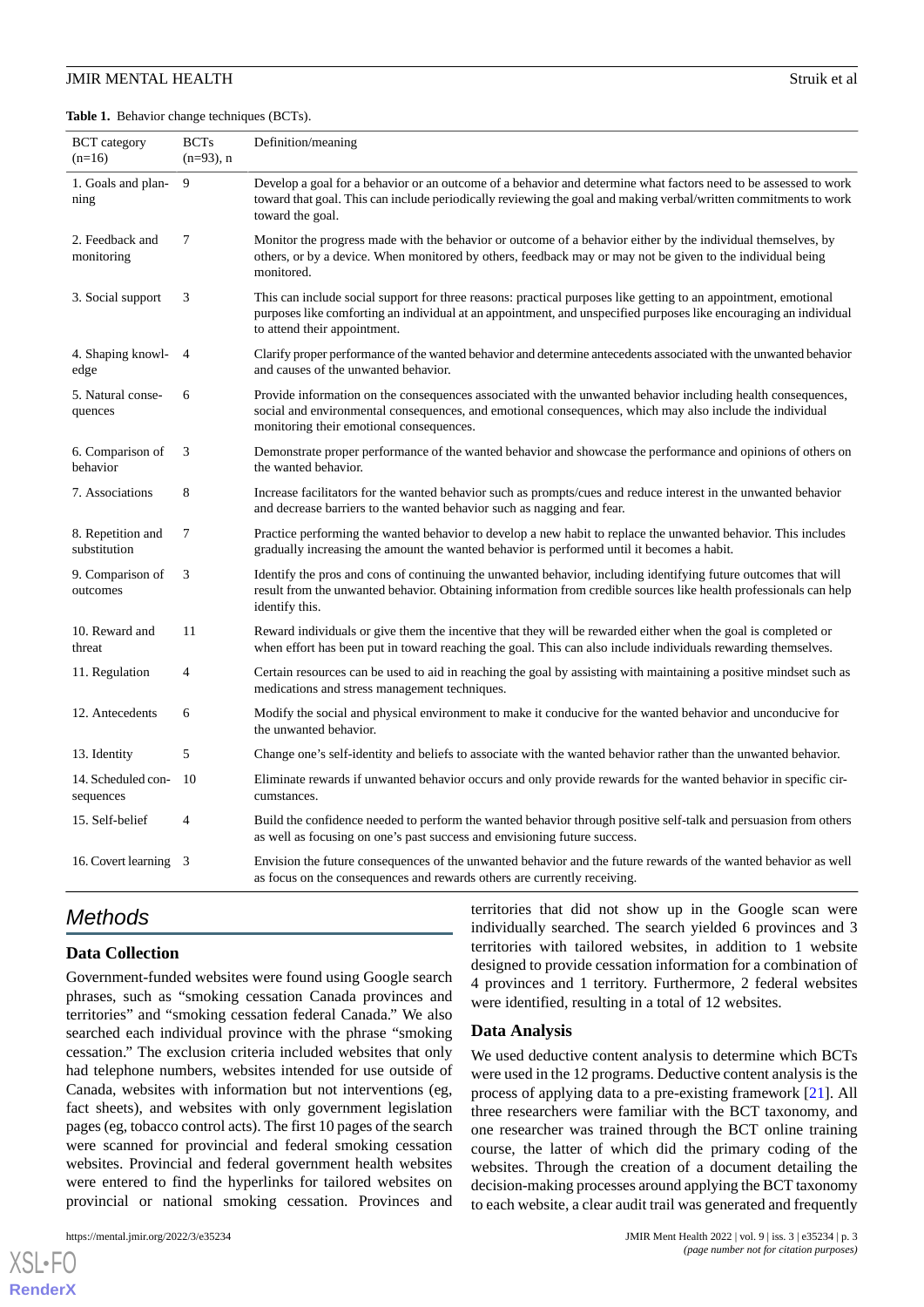consulted by the larger team. Points of confusion were discussed, and consensus was reached through consultation with the BCT taxonomy descriptions and the relevant website section.

## *Results*

#### **Website Details**

The 12 websites represented in this paper include QuitNow (BC), Alberta Quits (AB), Tobacco Free Quebec (QC), New Brunswick Anti-Tobacco Coalition (NB), Tobacco Free Nova Scotia (NS), Smokers Help (NL), Nunavut Quits (NU), Quitpath (YT), North West Territories Quitline (NT), Canadian Cancer Society Smokers' Helpline (YT, SK, MB, ON, and PE), Quit Smoking (federal), and Break It Off (federal). All 12 websites addressed combustible cigarettes when discussing nicotine cessation. A total of 10 websites included information on vaping, and 6 websites included information on smokeless tobacco, which encompasses both shisha/hookah and chewing tobacco. Only five websites included informational tabs tailored to specific populations. The specific populations addressed ranged from broader categories, such as women, teens/youth, and older adults, to narrower categories, such as First Nations/Inuit/Metis, pregnant and breastfeeding individuals, individuals with mental illness, and individuals with a cancer diagnosis.

<span id="page-3-0"></span>All 12 websites had some method of direct contact support for users: 12 websites offered phone support, 6 offered email

**Table 2.** Behavior change technique (BCT) category representation.

support, and 5 offered text support. In addition, the 2 federal websites provided links to the 10 provincial and territorial websites for local support. A total of 9 websites had some type of online community. There were a variety of online communities: Facebook (n=8), Twitter (n=6), Instagram (n=4), YouTube  $(n=2)$ , website forum  $(n=4)$ , and 1 website offering a video call online support group. The structure of the websites varied following the number of tabs on the home page. The topics of the tabs included the following: quitting (why quit and how to quit), staying quit, community/support, helping others quit, resources, special concerns, contact, and feedback. The number of tabs on each website included 3 tabs (n=4), 4 tabs  $(n=3)$ , 6 tabs  $(n=2)$ , 7 tabs  $(n=1)$ , 2 tabs  $(n=1)$ , and 5 tabs  $(n=1)$ .

#### **BCT Category Representation**

The number of BCT categories used in a single website ranged from 5 to 13, with an average of 11 (SD 2.01; see [Table 2\)](#page-3-0). All 12 websites include the BCT categories goals and planning, social support, natural consequences, and regulation. This meant that at least one BCT in each of those categories was included in all 12 websites. The least represented categories (in six or fewer websites) included feedback and monitoring, comparison of behavior, and self-belief. The two BCT categories not represented at all include scheduled consequences and covert learning.

| <b>BCT</b> category            | Websites $(n=12)$        |                        |    |    |             |          |           |            |     |                  |        |                  |                  |
|--------------------------------|--------------------------|------------------------|----|----|-------------|----------|-----------|------------|-----|------------------|--------|------------------|------------------|
|                                | $\rm BC$                 | $\mathbf{A}\mathbf{B}$ | QC | NB | $_{\rm NS}$ | $\rm NL$ | <b>NU</b> | ${\it YT}$ | NWT | CCS <sup>a</sup> | $QS^b$ | BIO <sup>c</sup> | Total, n         |
| 1. Goals and planning          | $\mathcal{I}^{\text{d}}$ | $\checkmark$           |    |    | ✓           | J        | ✓         |            |     |                  | ℐ      | ✓                | 12               |
| 2. Feedback and monitoring     |                          |                        |    |    |             | ✓        | ✓         |            | ✓   |                  |        |                  | 6                |
| 3. Social support              | ✓                        | ✓                      | ✓  | ✓  | ✓           | ✓        | ✓         | ✓          | ✓   | ✓                | ✓      | ✓                | 12               |
| 4. Shaping knowledge           | ✓                        | ✓                      | ✓  |    | ✓           | ✓        | ✓         | ✓          | ✓   | ✓                | ✓      | ✓                | 11               |
| 5. Natural consequences        | ✓                        | ✓                      | ✓  | √  | ✓           | ✓        | ✓         | ✓          | ✓   | ✓                | ✓      | ✓                | 12               |
| 6. Comparison of behavior      | ✓                        | ✓                      |    |    |             |          | ✓         |            | ✓   |                  |        |                  | 5                |
| 7. Associations                | ✓                        | ✓                      | ✓  |    |             |          |           |            |     | ✓                | ✓      | ✓                | 8                |
| 8. Repetition and substitution | ✓                        | ✓                      | ✓  |    |             | ✓        | ✓         |            | ✓   | ✓                | ✓      | ✓                | 11               |
| 9. Comparison of outcomes      | ✓                        | ✓                      | ✓  |    |             | ✓        | ✓         | ✓          | ✓   | ✓                | ✓      | ✓                | 11               |
| 10. Reward and threat          | ✓                        | ✓                      | ✓  |    |             | ✓        | ✓         | ✓          | ✓   | ✓                | ✓      | ✓                | 11               |
| 11. Regulation                 | ✓                        | ✓                      | ✓  |    | ✓           | ✓        | ✓         |            | ✓   | ✓                | ✓      | ✓                | 12               |
| 12. Antecedents                | ✓                        | ✓                      |    |    | ✓           | ✓        | ✓         |            |     |                  | ✓      | ✓                | 10               |
| 13. Identity                   |                          |                        |    |    |             |          | ✓         |            | ✓   |                  | ✓      |                  | 7                |
| 14. Scheduled consequences     |                          |                        |    |    |             |          |           |            |     |                  |        |                  | $\overline{0}$   |
| 15. Self-belief                |                          | √                      |    |    |             |          |           |            |     | ✓                | ✓      |                  | 6                |
| 16. Covert learning            |                          |                        |    |    |             |          |           |            |     |                  |        |                  | $\boldsymbol{0}$ |

<sup>a</sup>CCS: Canadian Cancer Society.

<sup>b</sup>OS: Quit Smoking.

<sup>c</sup>BIO: Break It Off.

<sup>d</sup>The checkmark indicates that this BCT was used.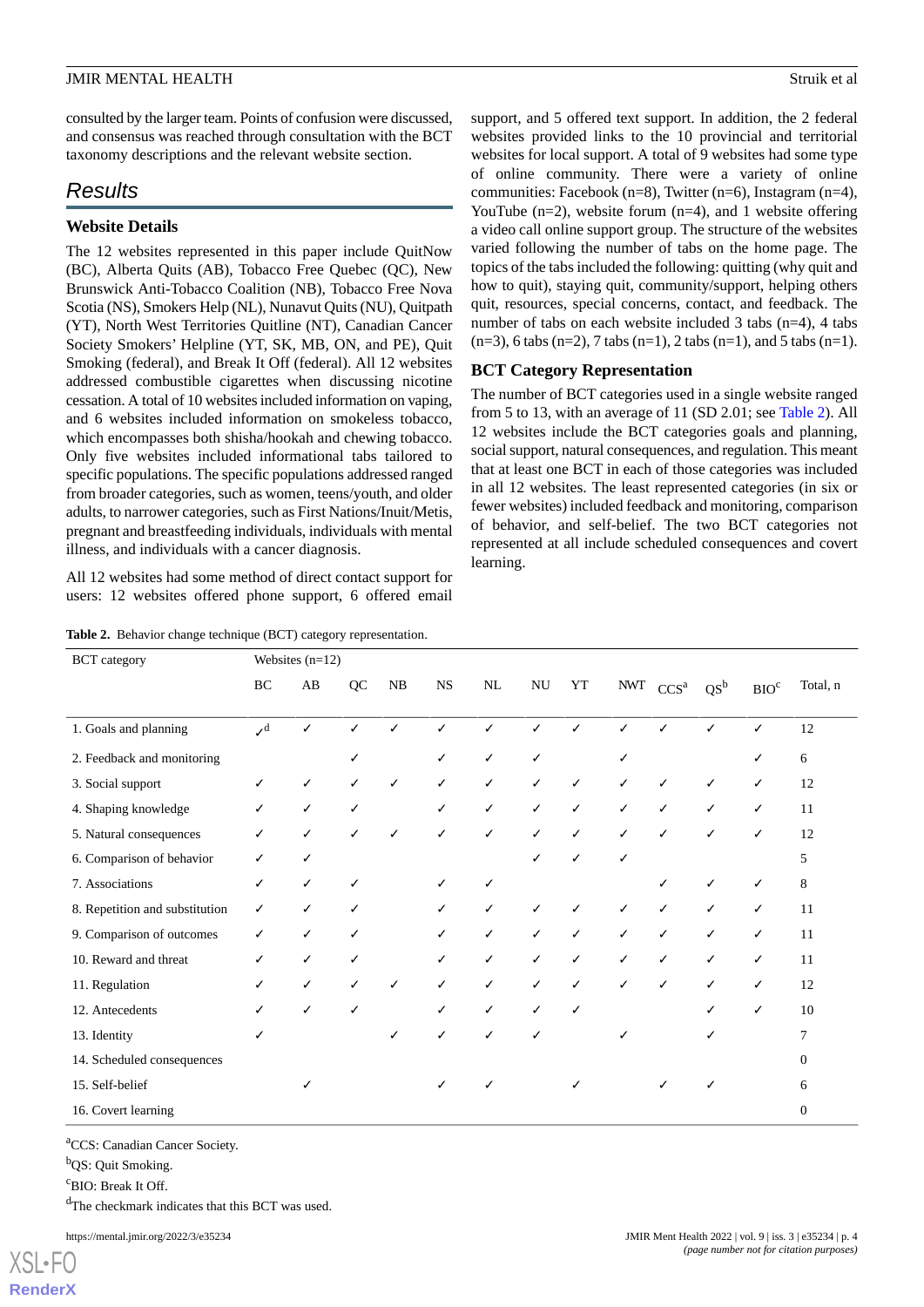#### **BCT Representation and Implementation**

The number of BCTs used in a single website ranged from 8 to 33, with an average of 21.91 (SD 5.85). The number of BCTs represented within each category varied. For example, 5 of the 9 BCTs under goals and planning were used. The ways in which each BCT was implemented also varied within the websites.

For example, although all 12 websites used goal-setting (behavior), this BCT was implemented in variable manners (eg, setting a quit date, setting goals for cigarette consumption, or taking a readiness quiz and taking an addiction test to shape a quit plan). The complete representation of the BCTs is listed in [Textbox 1](#page-5-0) along with a list of ways in which the BCTs were implemented.

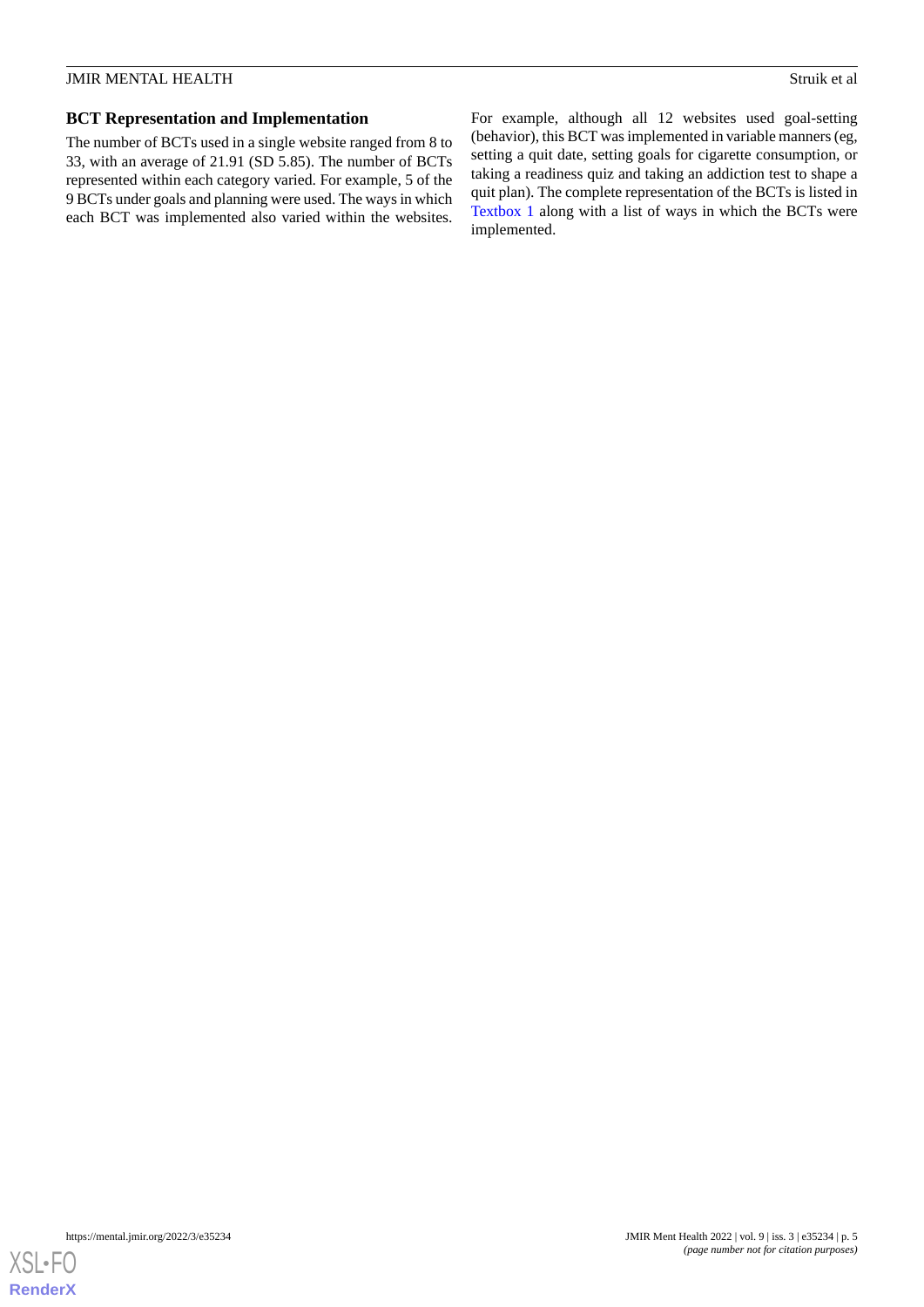<span id="page-5-0"></span>Textbox 1. Behavior change technique (BCT) representation and implementation.

## **1. Goals and planning** 1.1 Goal-setting (behavior) • Setting a quit date • Providing users with an addiction level test • Providing users with a confidence in quitting test • Providing users with a readiness to quit test • Giving users small goals/reduction exercises 1.2 Problem-solving • Assistance with identifying triggers/roadblocks • Relapse prevention strategies (eg, activity) • Tips on managing cravings and withdrawal 1.3 Goal-setting (outcome) • Encouraging social media engagement around quit goal 1.4 Action planning • Making "if/then" plans (eg, if I have a craving, then I will go for a walk) 1.9 Commitment • Making self-commitment statements (eg, "I will...") **2. Feedback and monitoring** 2.3 Self-monitoring of behavior • Journaling cravings exercise • Journaling triggers • Journaling progress to plan self-rewards • Journaling quit journey **3. Social support** 3.1 Social support (unspecified) • Quit Coaches phone and live chat • Quitline • Support groups • Community forum • Local help directory/map for local support/in-person clinics • Social media network (Facebook, Instagram, and Twitter) • Mental health professional helpline • Advice for friends and family to support • Email support • Text messaging support for up to 3 months • Quit buddy Pregnancy support • Quit connection referral form **Ouit stories JMIR MENTAL HEALTH** Struik et al.

**4. Shaping knowledge**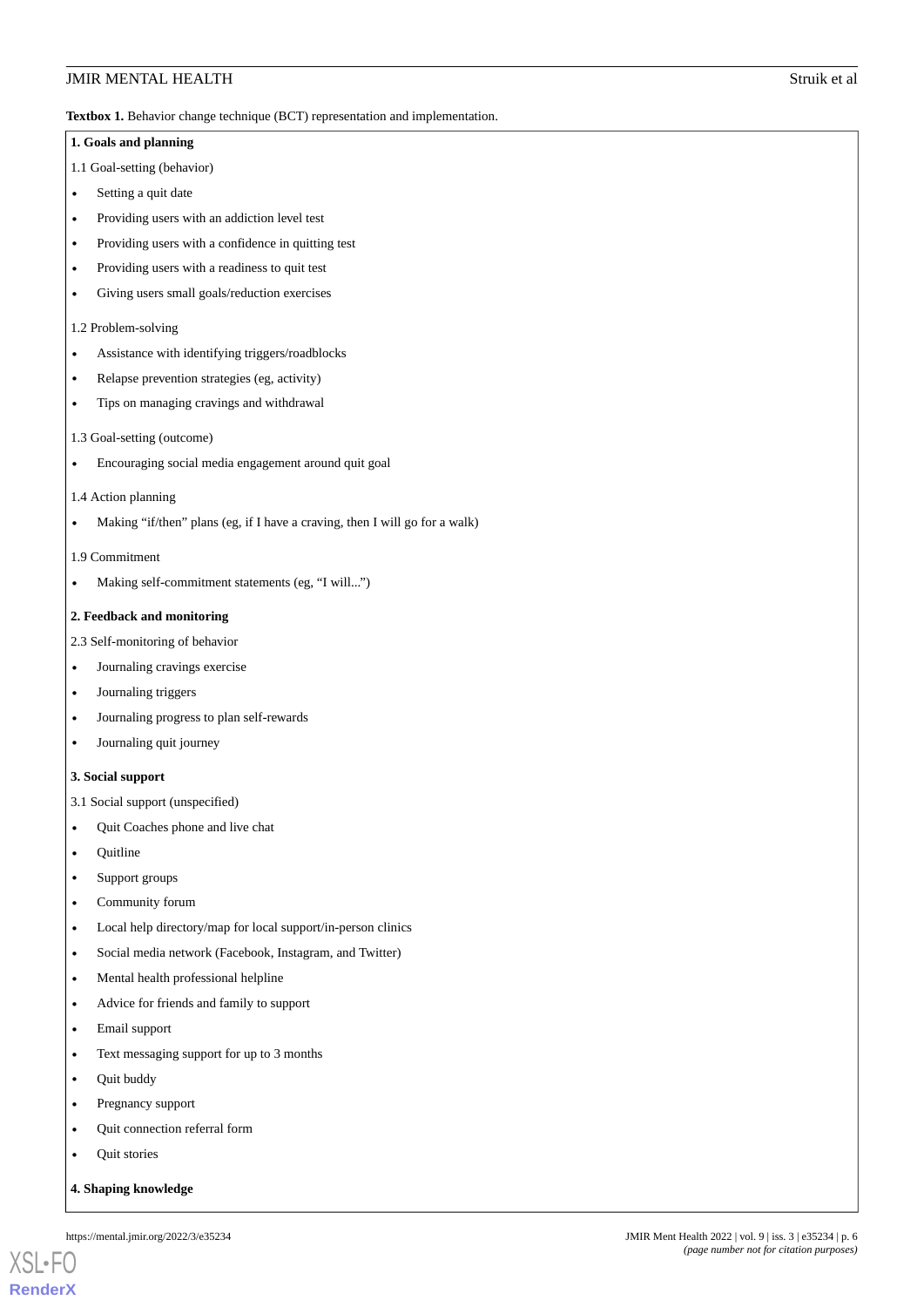- 4.1 Instruction on how to perform the behavior
- Visual instructions on use of nicotine replacement therapy (NRT) products
- Instructions on how to navigate the website
- Instructions on how to navigate second-guessing
- Instructions on how to remove smoke from the home
- Instructions on how to prevent weight gain after a quit
- Instructions for families on how to talk to a smoker
- Instructions for youth and young adults on how to quit
- Instructions on how to use the quitline
- Links to self-help resources/apps
- 4.2 Information about antecedents
- Tracking antecedents to smoking (eg, nicotine cravings)
- Advice on how to manage a craving

#### **5. Natural consequences**

5.1 Information about health consequences

- Interactive diagram on the health risks of smoking
- Health risks of nicotine product use
- Risks to pregnancy and breastfeeding
- Risks to cancer recovery
- Links and resources to risks

#### 5.2 Salience of consequences

- Graphic images on the health risks of smoking
- 5.3 Information about social and environmental consequences
- Second- and thirdhand smoke risks to children and pets
- Economic, environmental, and social effects of smoking
- Increased risk of kids taking up smoking

5.4 Monitoring of emotional consequences

- Recording emotions in a journal while quitting
- 5.6 Information about emotional consequences
- Negative impacts on quality of life and enjoyment

#### **6. Comparison of behavior**

- 6.1 Demonstration of the behavior
- Stories from ex-smokers (eg, videos on other's quit smoking journey)

#### **7. Associations**

- 7.1 Prompts/cues
- Put up a reminder list with the reasons you quit smoking
- 7.5 Remove aversive stimuli
- Inform friends/family to not nag
- 7.6 Satiation

[XSL](http://www.w3.org/Style/XSL)•FO **[RenderX](http://www.renderx.com/)**

• Mindfulness exercises/videos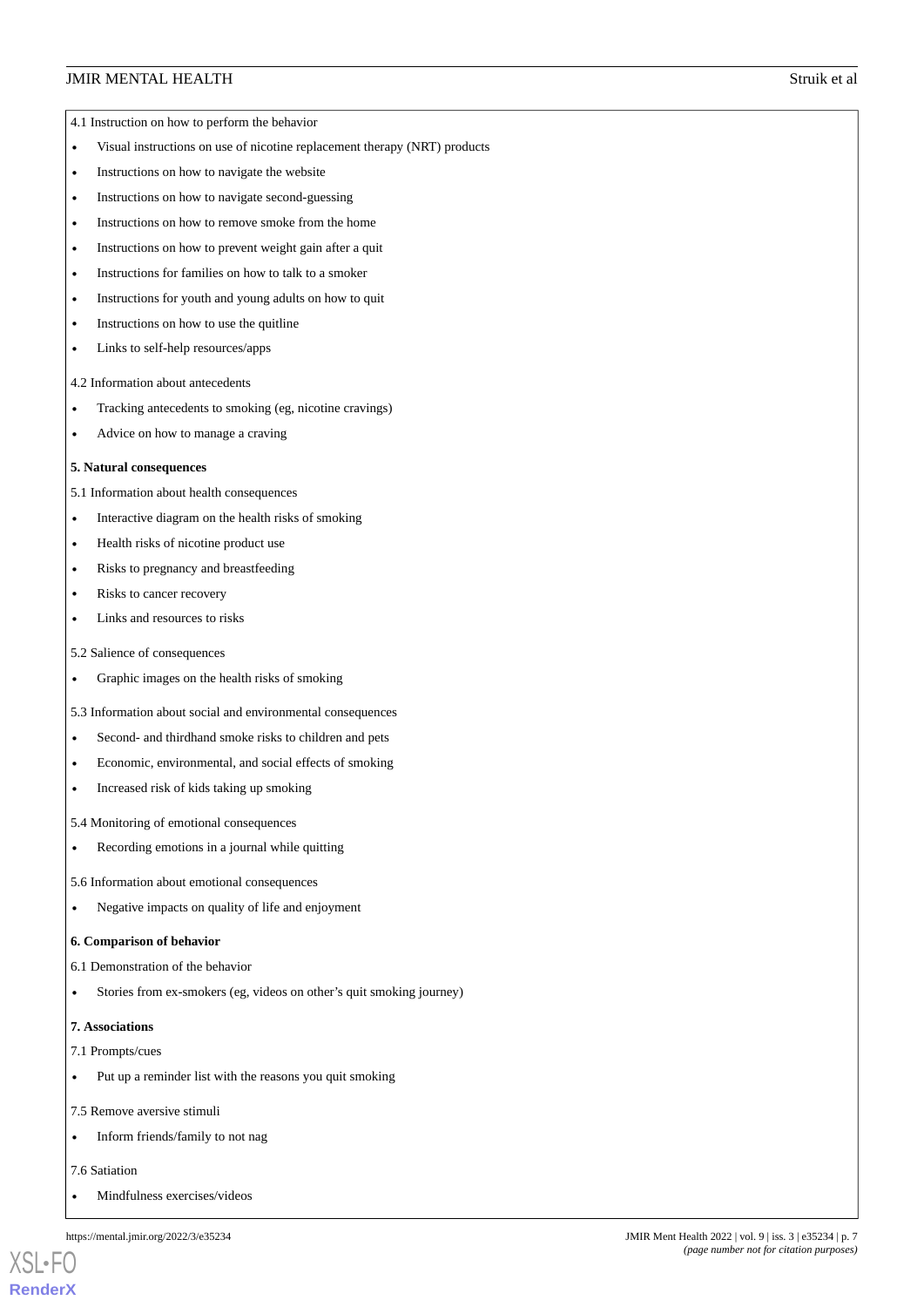#### **8. Repetition and substitution**

#### 8.1 Behavior practice/rehearsal

- Complete a practice quit day
- 8.2 Behavior substitution
- Suggestions for substitutions to smoking (eg, fruit)

#### 8.7 Graded tasks

• Gradual smoking reduction plan

#### **9. Comparison of outcomes**

9.1 Credible source

• Quit coaches, doctors, health care providers, pharmacists

#### 9.2 Pros and cons

• Pros and cons list for quitting smoking

#### **10. Reward and threat**

10.1 Material incentive (behavior)

- Calculator for money spent on cigarettes
- 10.2 Material reward (behavior)
- Providing milestone certificates

#### 10.3 Nonspecific reward

• Calculating reward of physical improvements

#### 10.6 Nonspecific incentive

• Incentive of benefitting baby/child/family

#### 10.9 Self-reward

• Encouraging self-reward (eg, purchase special gift)

#### **11. Regulation**

11.1 Pharmacology

- Information on pharmacological support (eg, NRT)
- NRT for pregnancy and youth
- 11.2 Reduce negative emotions
- Stress management techniques
- Information around management of mental health
- Tips on managing cravings and withdrawal

#### **12. Antecedents**

12.1 Restructuring the physical environment

- Remove ash trays, remove odor
- 12.2 Restructuring the social environment
- Hang out with nonsmokers, ask people not to smoke, avoid social situations of temptation
- 12.3 Avoidance/reducing exposure to behavior cues
- Avoid triggers (eg, change of routine, ensure relaxation)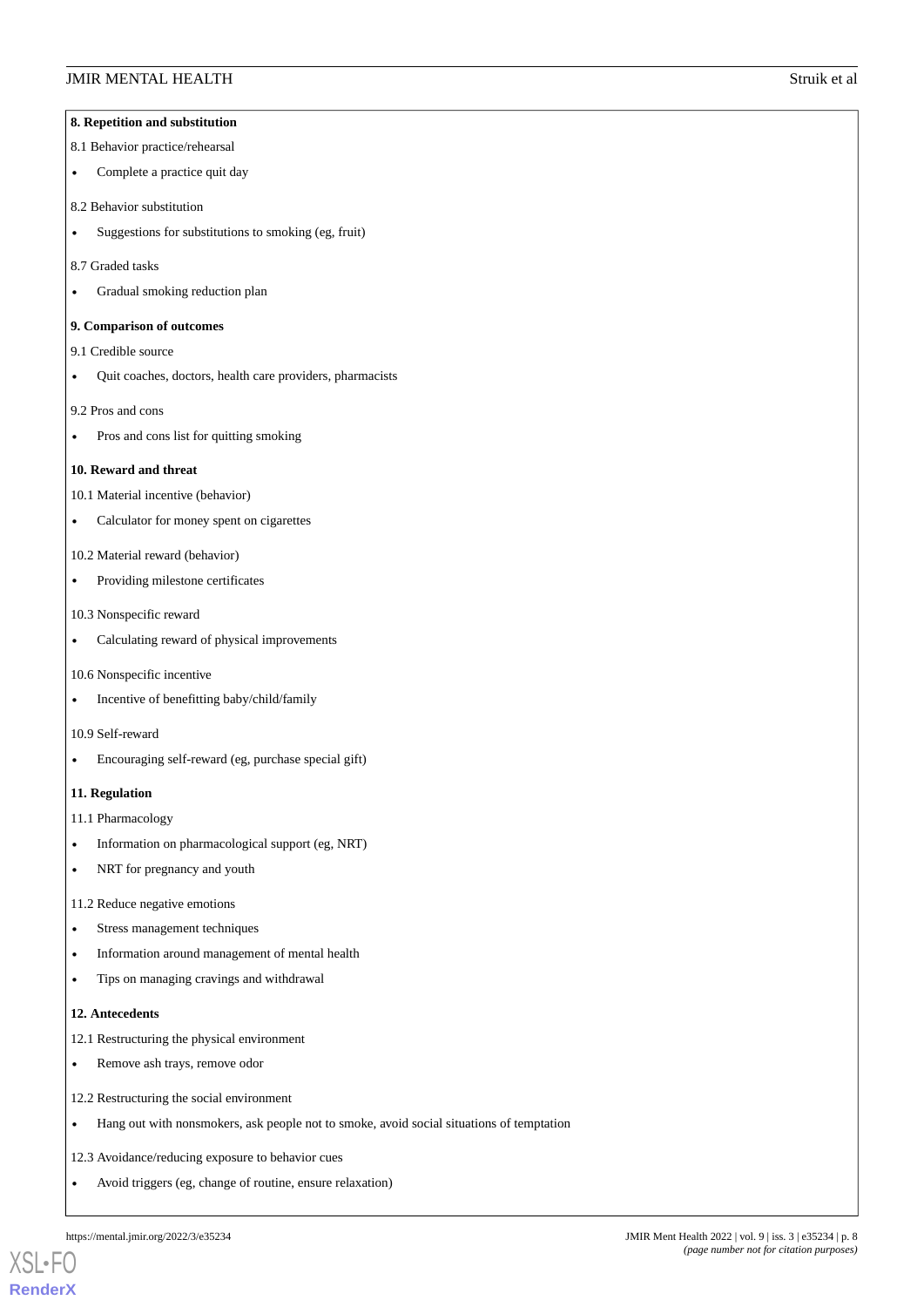#### 12.4 Distraction

- Use distractions (eg, keep mind and hands busy)
- 12.5 Adding objects to the environment
- Prepare by having snacks or gadgets available

#### **13. Identity**

- 13.1 Identification of self as role model
- Identifying self as a role model (eg, to kids, to social groups)

#### **15. Self-belief**

- 15.1 Verbal persuasion about capability
- Encourage family and friends to let smoker know they believe in them

15.2 Mental rehearsal of successful performance

• Imagining life permanently smoke-free

15.3 Focus on past success

- Focus on past successes when relapsing
- 15.4 Self-talk
- Encourage smoker to use positive self-talk

### *Discussion*

#### **Principal Findings**

This is the first study to apply the BCT taxonomy to Canadian government-funded smoking cessation websites. This analysis enables unique comparison and education on a national scale. One major benefit of this analysis is that it provides a framework for understanding which BCTs are used across the nation and how; this provides individual programmers with ideas for strengthening their websites, enables the identification of priority BCTs to include in Canadian cessation programming, and offers a foundation for evaluating strengths and weaknesses in the programs.

Although understanding the overall BCT categories that are being used is helpful and directs programmers to the most widely used BCTs, the granular analysis of BCTs used within each category provides a window into the nuances of how a BCT category and BCT can be executed in an online program. For example, although the BCT information on health consequences under the natural consequences BCT category is used in all 12 websites, its use varied (some provided a text-based list of negative health impacts, while others provided an interactive diagram). This not only cues programmers to the importance of including this BCT in their program but also provides them with ideas for expanding and innovating how to incorporate this BCT in their program (eg, incorporating interactive features).

This analysis also closes a major methodological gap in analyzing provincial and national websites aimed at addressing the same health behavior (smoking). Applying the taxonomy in this context enabled the ability to analyze complicated (ie,

nuanced, complex, comprehensive, and tailored) websites, which provides an accessible understanding of the underlying mechanisms that underpin the content to lend to behavior change. In simpler terms, the analysis reveals "how" these websites function.

Further, this analysis provides an evaluation framework for smoking cessation websites. Few websites are evaluated for their effect on behavior change, possibly because websites are more comprehensive and nuanced compared to a single intervention. The first step to investigating the association between the content of the websites and smoking outcomes is the need for a reliable method to describe the content [[22\]](#page-10-19). In this vein, the findings of this study provide researchers with an evaluation framework to investigate the effects of these initiatives. For example, by mapping out the strategies that an individual website uses with regard to the BCT taxonomy and comparing that to the national compilation provided here, researchers could develop survey or interview questions surrounding user experiences with those strategies and if they lent to smoking reduction/cessation. In sum, the findings provide researchers with an evaluation framework that can be used to explore strengths and weaknesses of each technique used within a website with end users, informing what techniques work for whom and how.

Attention to the most widely used (represented in all 12 websites) BCT categories and their associated BCTs is warranted. The most widely used included goals and planning, social support, natural consequences, and regulation. Previous research evidence supports use of most of these BCTs to lend to higher cessation rates. In one study that examined BCT categories used in online interventions and mobile-based interventions and their association with cessation rates, the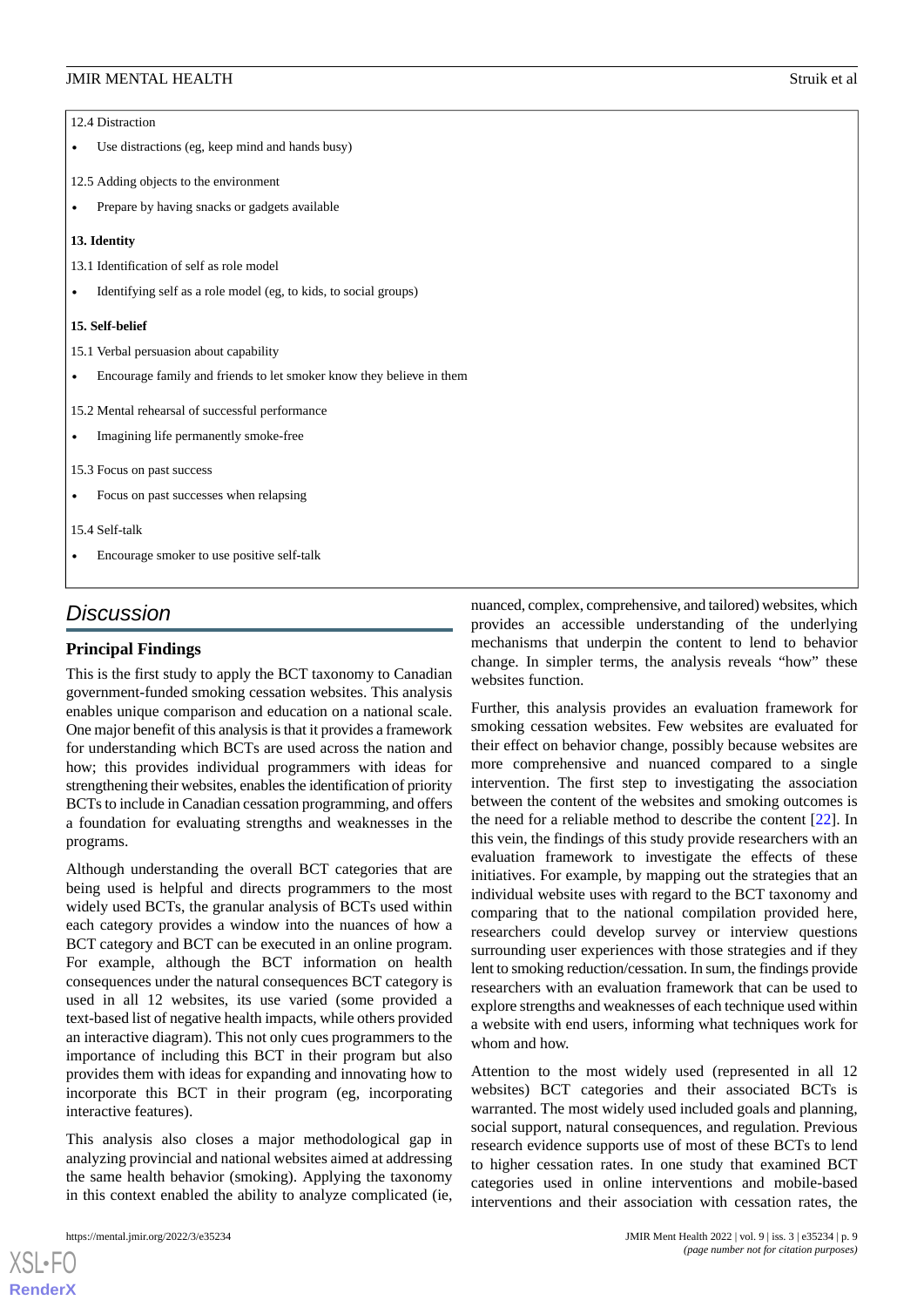authors found that five BCT categories were linked to higher cessation rates [[23\]](#page-10-20). These included goals and planning (eg, advice on coping), reward and threat (eg, self-rewards), regulation (eg, advice on pharmacotherapy), antecedents (eg, advice on changing routines), and identity (eg, supporting identity change of being an ex-smoker) [[23\]](#page-10-20). In a study that included 6 online smoking cessation websites evaluated for their effectiveness, cost-effectiveness, and theoretical underpinnings (use of BCTs), the effects indicated that smokers using an online cessation intervention are 1.15 to 2.84 times more likely to become a former smoker compared to the control condition. The majority of the interventions used most, if not all, of these five BCT categories [\[11](#page-10-10)]. Finally, in a recent systematic review and meta-regression analysis of BCT categories and BCTs associated with smoking cessation in smoking cessation trials, the authors found 29 individual BCTs as potentially important predictors of smoking cessation in at least one analysis (controlling for total BCTs in one) [\[24](#page-11-0)]. Of these, three consistently predicted higher smoking cessation rates and included goals and planning (prompting commitment), reward and threat (social reward), and identity (identity associated with changed behavior) [[24\]](#page-11-0). These results, in combination with this study's findings, add to a growing body of evidence that supports focusing, expanding, and innovating the use of these BCT categories and their associated BCTs within provincial and national websites.

The findings also highlight areas for improvement and ideas for how improvements could be made by listing the full range of ways in which the BCTs were implemented across the websites. According to the findings and in comparison with previous research findings, there is room to grow with regard to ensuring consistent use of the most effective BCT categories nationwide. Specifically, the BCT categories reward and threat and identity were not included in all websites despite evidence that these categories contribute to higher cessation rates [[13](#page-10-11)[,23](#page-10-20),[24\]](#page-11-0). In addition, the list of ways in which the BCTs were implemented offers smoking cessation website programmers with the ability to test out and prioritize ideas about how they might want to incorporate and expand on the BCT categories for their individual program. In short, the BCTs ensure the quality of the web-based programs.

It is well-established in the smoking cessation literature that interactive features and tailored content lends to higher user engagement, which subsequently lends to higher cessation success outcomes [[25](#page-11-1)[-27](#page-11-2)]. In this regard, the use of BCTs alone are likely not enough. Instead, making the BCTs as engaging and as tailored as possible is another necessary step forward. For example, sharing health consequences in the form of a

text-based list will not likely engage an end user as much as an interactive and graphical map that displays how different parts of the body are impacted by smoking.

#### **Limitations**

There are a few limitations to this study that must be noted. First, the BCT taxonomy is vast and complex, requiring training to be well versed in understanding them. Although this research team consisted of a member who engaged in BCT training, interpreting which BCT applies to which web content may result in subjective nuances in representation. In addition, some website sections in Quebec were in the French language and required the use of Google Translate, possibly limiting the appropriateness of the content's translation. Second, some website sections could not be accessed without creating an account and were therefore not included in the analysis, meaning that some BCT categories or BCTs were missed or not represented. Some websites also had accompanying resources (eg, account-based features); the use of BCTs in these resources was not assessed, which adds a layer of complexity. Third, the top BCTs found in Canadian websites may not be appropriate for international contexts due to differences in policies, laws, and tobacco use and cessation attitudes. Fourth, different BCTs may be more prevalent for different topics (eg, nutrition); therefore, BCT analyses should be specific to the topic at hand and should be analyzed and applied according to the needs of the behavior being investigated. Fifth, the success rates of each individual website (eg, based on user traffic) remains unknown; hence, it is difficult to make any assertions about how effective these websites are in relation to the BCTs without further evaluation. Sixth, the websites may have changed since the time of the analysis. Finally, websites were evaluated on just one occasion; for a more comprehensive assessment, each website/service would have to be used across multiple occasions (eg, as a quitter would use it).

#### **Conclusion**

Analyzing the BCTs that underpin government-funded smoking cessation websites in Canada is an appropriate method for identifying strengths and weaknesses in these programs for influencing the target behavior of quitting smoking. The findings offer programmers and researchers with tangible directions for prioritizing and enhancing provincial and national smoking cessation programs, and an evaluation framework to assess smoking cessation outcomes in relation to the web-based content. The findings would benefit from being included in national conversations around how to implement and evaluate evidence-based smoking cessation support nationwide.

#### **Acknowledgments**

This study was supported by funding from the British Columbia Ministry of Health, via a British Columbia Lung Foundation Research Agreement (grant 018471).

#### **Conflicts of Interest**

None declared.

#### **References**

|                 | ниру |
|-----------------|------|
|                 |      |
| <b>Render</b> X |      |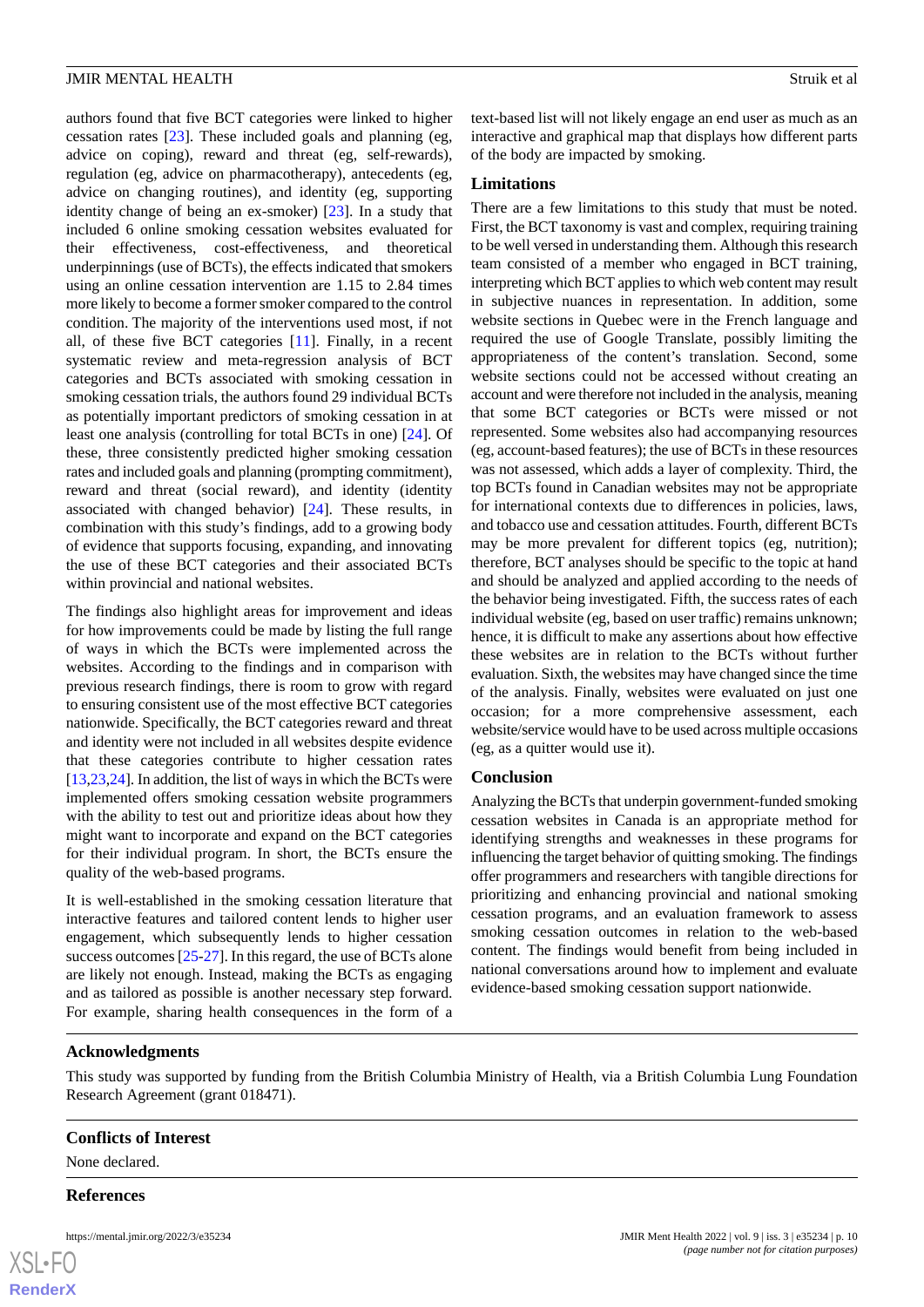- <span id="page-10-0"></span>1. Canada's tobacco strategy. Canada.ca. 2021. URL: [https://www.canada.ca/en/health-canada/services/publications/](https://www.canada.ca/en/health-canada/services/publications/healthy-living/canada-tobacco-strategy.html) [healthy-living/canada-tobacco-strategy.html](https://www.canada.ca/en/health-canada/services/publications/healthy-living/canada-tobacco-strategy.html) [accessed 2021-11-26]
- <span id="page-10-2"></span><span id="page-10-1"></span>2. Tobacco use in Canada: patterns and trends. University of Waterloo. 2019. URL: [https://uwaterloo.ca/tobacco-use-canada/](https://uwaterloo.ca/tobacco-use-canada/tobacco-use-canada-patterns-and-trends) [tobacco-use-canada-patterns-and-trends](https://uwaterloo.ca/tobacco-use-canada/tobacco-use-canada-patterns-and-trends) [accessed 2022-02-23]
- <span id="page-10-3"></span>3. Smoking and tobacco statistics. BREATHE: The Lung Association. 2021. URL: [https://www.lung.ca/lung-health/lung-info/](https://www.lung.ca/lung-health/lung-info/lung-statistics/smoking-and-tobacco-statistics) [lung-statistics/smoking-and-tobacco-statistics](https://www.lung.ca/lung-health/lung-info/lung-statistics/smoking-and-tobacco-statistics) [accessed 2021-11-26]
- <span id="page-10-4"></span>4. National Academies of Sciences, Engineering, and Medicine. Introduction. In: Stratton K, Kwan LY, Eaton DL, editors. Public Health Consequences of E-Cigarettes. Washington, DC: National Academies Press; 2018.
- <span id="page-10-5"></span>5. Hammond D, Reid JL, Rynard VL, Fong GT, Cummings KM, McNeill A, et al. Prevalence of vaping and smoking among adolescents in Canada, England, and the United States: repeat national cross sectional surveys. BMJ 2019 Jun 20;365:l2219 [[FREE Full text](http://www.bmj.com/lookup/pmidlookup?view=long&pmid=31221636)] [doi: [10.1136/bmj.l2219\]](http://dx.doi.org/10.1136/bmj.l2219) [Medline: [31221636](http://www.ncbi.nlm.nih.gov/entrez/query.fcgi?cmd=Retrieve&db=PubMed&list_uids=31221636&dopt=Abstract)]
- <span id="page-10-6"></span>6. Gravely S, Craig LV, Cummings KM, Ouimet J, Loewen R, Martin N, et al. Smokers' cognitive and behavioural reactions during the early phase of the COVID-19 pandemic: findings from the 2020 ITC Four Country Smoking and Vaping Survey. PLoS One 2021;16(6):e0252427 [[FREE Full text](https://dx.plos.org/10.1371/journal.pone.0252427)] [doi: [10.1371/journal.pone.0252427\]](http://dx.doi.org/10.1371/journal.pone.0252427) [Medline: [34086706](http://www.ncbi.nlm.nih.gov/entrez/query.fcgi?cmd=Retrieve&db=PubMed&list_uids=34086706&dopt=Abstract)]
- <span id="page-10-7"></span>7. Minian N, Veldhuizen S, Tanzini E, Duench S, deRuiter WK, Barker M, et al. Changes in the reach of a smoking cessation program in Ontario, Canada, during the COVID-19 pandemic: a cross-sectional study. CMAJ Open 2021;9(4):E957-E965 [[FREE Full text](http://cmajopen.ca/cgi/pmidlookup?view=long&pmid=34667076)] [doi: [10.9778/cmajo.20210053\]](http://dx.doi.org/10.9778/cmajo.20210053) [Medline: [34667076\]](http://www.ncbi.nlm.nih.gov/entrez/query.fcgi?cmd=Retrieve&db=PubMed&list_uids=34667076&dopt=Abstract)
- <span id="page-10-8"></span>8. West R. The clinical significance of "small" effects of smoking cessation treatments. Addiction 2007 Apr;102(4):506-509. [doi: [10.1111/j.1360-0443.2007.01750.x](http://dx.doi.org/10.1111/j.1360-0443.2007.01750.x)] [Medline: [17362283](http://www.ncbi.nlm.nih.gov/entrez/query.fcgi?cmd=Retrieve&db=PubMed&list_uids=17362283&dopt=Abstract)]
- <span id="page-10-9"></span>9. Civljak M, Stead L, Hartmann-Boyce J, Sheikh A, Car J. Internet-based interventions for smoking cessation. Cochrane Database Syst Rev 2013 Jul 10(7):CD007078. [doi: [10.1002/14651858.CD007078.pub4](http://dx.doi.org/10.1002/14651858.CD007078.pub4)] [Medline: [23839868](http://www.ncbi.nlm.nih.gov/entrez/query.fcgi?cmd=Retrieve&db=PubMed&list_uids=23839868&dopt=Abstract)]
- <span id="page-10-10"></span>10. Bilodeau H, Kehler A, Minnema N. Internet use and COVID-19: Hhow the pandemic increased the amount of time Canadians spend online. Statistics Canada. 2021. URL: [https://www150.statcan.gc.ca/n1/pub/45-28-0001/2021001/article/00027-eng.](https://www150.statcan.gc.ca/n1/pub/45-28-0001/2021001/article/00027-eng.htm) [htm](https://www150.statcan.gc.ca/n1/pub/45-28-0001/2021001/article/00027-eng.htm) [accessed 2021-11-26]
- 11. Cheung K, Wijnen B, de Vries H. A review of the theoretical basis, effects, and cost effectiveness of online smoking cessation interventions in the Netherlands: a mixed-methods approach. J Med Internet Res 2017 Jun 23;19(6):e230 [\[FREE](https://www.jmir.org/2017/6/e230/) [Full text\]](https://www.jmir.org/2017/6/e230/) [doi: [10.2196/jmir.7209](http://dx.doi.org/10.2196/jmir.7209)] [Medline: [28645889\]](http://www.ncbi.nlm.nih.gov/entrez/query.fcgi?cmd=Retrieve&db=PubMed&list_uids=28645889&dopt=Abstract)
- <span id="page-10-11"></span>12. Taylor G, Dalili M, Semwal M, Civljak M, Sheikh A, Car J. Internet-based interventions for smoking cessation. Cochrane Database Syst Rev 2017 Sep 04;9:CD007078 [\[FREE Full text](http://europepmc.org/abstract/MED/28869775)] [doi: [10.1002/14651858.CD007078.pub5\]](http://dx.doi.org/10.1002/14651858.CD007078.pub5) [Medline: [28869775](http://www.ncbi.nlm.nih.gov/entrez/query.fcgi?cmd=Retrieve&db=PubMed&list_uids=28869775&dopt=Abstract)]
- <span id="page-10-12"></span>13. Do H, Tran B, Le Pham Q, Nguyen L, Tran T, Latkin C, et al. Which eHealth interventions are most effective for smoking cessation? A systematic review. Patient Prefer Adherence 2018;12:2065-2084. [doi: [10.2147/PPA.S169397](http://dx.doi.org/10.2147/PPA.S169397)] [Medline: [30349201](http://www.ncbi.nlm.nih.gov/entrez/query.fcgi?cmd=Retrieve&db=PubMed&list_uids=30349201&dopt=Abstract)]
- <span id="page-10-13"></span>14. Michie S, Richardson M, Johnston M, Abraham C, Francis J, Hardeman W, et al. The behavior change technique taxonomy (v1) of 93 hierarchically clustered techniques: building an international consensus for the reporting of behavior change interventions. Ann Behav Med 2013 Aug;46(1):81-95. [doi: [10.1007/s12160-013-9486-6\]](http://dx.doi.org/10.1007/s12160-013-9486-6) [Medline: [23512568\]](http://www.ncbi.nlm.nih.gov/entrez/query.fcgi?cmd=Retrieve&db=PubMed&list_uids=23512568&dopt=Abstract)
- 15. Michie S, Johnston M. Theories and techniques of behaviour change: developing a cumulative science of behaviour change. Health Psychol Rev 2012 Mar;6(1):1-6. [doi: [10.1080/17437199.2012.654964\]](http://dx.doi.org/10.1080/17437199.2012.654964)
- <span id="page-10-16"></span><span id="page-10-15"></span><span id="page-10-14"></span>16. Michie S, Wood CE, Johnston M, Abraham C, Francis JJ, Hardeman W. Behaviour change techniques: the development and evaluation of a taxonomic method for reporting and describing behaviour change interventions (a suite of five studies involving consensus methods, randomised controlled trials and analysis of qualitative data). Health Technol Assess 2015 Nov;19(99):1-188. [doi: [10.3310/hta19990](http://dx.doi.org/10.3310/hta19990)] [Medline: [26616119\]](http://www.ncbi.nlm.nih.gov/entrez/query.fcgi?cmd=Retrieve&db=PubMed&list_uids=26616119&dopt=Abstract)
- 17. Michie S, Atkins L, West R. The Behaviour Change Wheel. London: Silverback; 2014.
- <span id="page-10-17"></span>18. Michie S, van Stralen MM, West R. The behaviour change wheel: a new method for characterising and designing behaviour change interventions. Implement Sci 2011 Apr 23;6:42 [\[FREE Full text](https://implementationscience.biomedcentral.com/articles/10.1186/1748-5908-6-42)] [doi: [10.1186/1748-5908-6-42\]](http://dx.doi.org/10.1186/1748-5908-6-42) [Medline: [21513547\]](http://www.ncbi.nlm.nih.gov/entrez/query.fcgi?cmd=Retrieve&db=PubMed&list_uids=21513547&dopt=Abstract)
- <span id="page-10-19"></span><span id="page-10-18"></span>19. West R, Walia A, Hyder N, Shahab L, Michie S. Behavior change techniques used by the English Stop Smoking Services and their associations with short-term quit outcomes. Nicotine Tob Res 2010 Jul;12(7):742-747. [doi: [10.1093/ntr/ntq074](http://dx.doi.org/10.1093/ntr/ntq074)] [Medline: [20478957](http://www.ncbi.nlm.nih.gov/entrez/query.fcgi?cmd=Retrieve&db=PubMed&list_uids=20478957&dopt=Abstract)]
- <span id="page-10-20"></span>20. West R, May S, West M, Croghan E, McEwen A. Performance of English stop smoking services in first 10 years: analysis of service monitoring data. BMJ 2013 Aug 19;347:f4921 [[FREE Full text\]](http://www.bmj.com/lookup/pmidlookup?view=long&pmid=23963106) [doi: [10.1136/bmj.f4921](http://dx.doi.org/10.1136/bmj.f4921)] [Medline: [23963106](http://www.ncbi.nlm.nih.gov/entrez/query.fcgi?cmd=Retrieve&db=PubMed&list_uids=23963106&dopt=Abstract)]
- 21. Elo S, Kyngäs H. The qualitative content analysis process. J Adv Nurs 2008 Apr;62(1):107-115. [doi: [10.1111/j.1365-2648.2007.04569.x\]](http://dx.doi.org/10.1111/j.1365-2648.2007.04569.x) [Medline: [18352969\]](http://www.ncbi.nlm.nih.gov/entrez/query.fcgi?cmd=Retrieve&db=PubMed&list_uids=18352969&dopt=Abstract)
- 22. Michie S, Abraham C. Interventions to change health behaviours: evidence-based or evidence-inspired? Psychol Health 2004 Feb;19(1):29-49. [doi: [10.1080/0887044031000141199](http://dx.doi.org/10.1080/0887044031000141199)]
- 23. Ubhi HK, Michie S, Kotz D, van Schayck OCP, Selladurai A, West R. Characterising smoking cessation smartphone applications in terms of behaviour change techniques, engagement and ease-of-use features. Transl Behav Med 2016 Sep;6(3):410-417 [[FREE Full text](http://europepmc.org/abstract/MED/27528530)] [doi: [10.1007/s13142-015-0352-x\]](http://dx.doi.org/10.1007/s13142-015-0352-x) [Medline: [27528530](http://www.ncbi.nlm.nih.gov/entrez/query.fcgi?cmd=Retrieve&db=PubMed&list_uids=27528530&dopt=Abstract)]